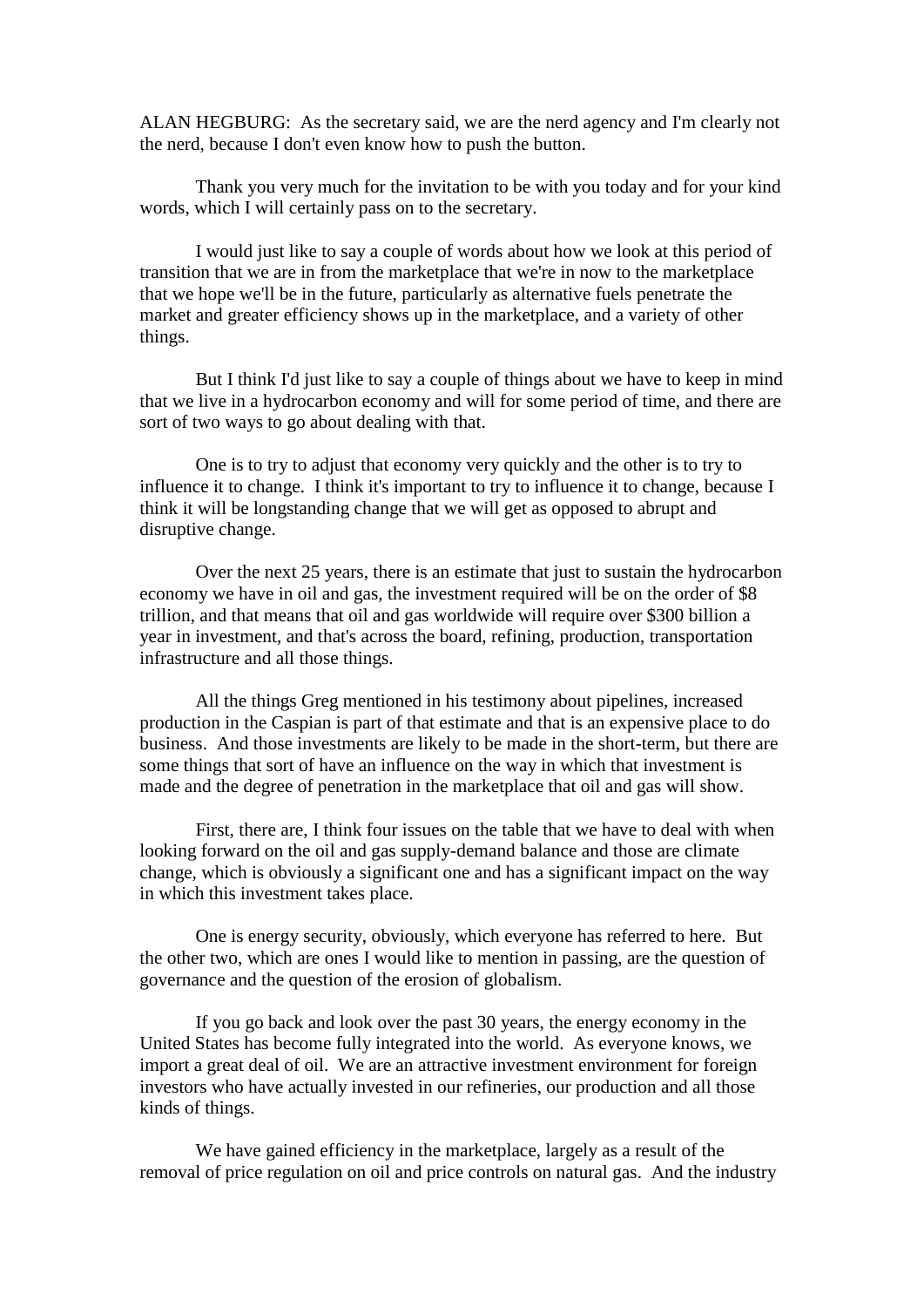and people in general have responded by investing. In other words, that marketplace was competitive, it was international, it was global, and it was generally open.

We are seeing now some changes which suggest that globalism is eroding. We see a fair amount of resource nationalism in the world and that's not just in the way of extracting additional rents out of producers and investors, but also actually turning the country around to pursue a kind of energy nationalism that is counter to their interest. Venezuela is, of course, a very important example here.

As that country decided to essentially nationalize the industry, the industry and investing industry started to accelerate the repatriation of their capital and withheld investment.

And one thing that happens in the oil and gas sector is you have to continually reinvest to maintain production, because it is a declining asset. It continues to decline from the first day of production. So there's a constant need for reinvestment.

And so Venezuela, as you've seen over the past year or so, has eroded in terms of both the share owned by the state and now the shares in heavy oil owned by the investors. And that is a serious potential problem. It is a problem that we see elsewhere.

We may even see it in Russia, which has serious problems with sustaining oil production and gas production and is in the process of changing the nature of the investors' relationship to the state, and I think that's something we need to pay a fair amount of attention to, because it raises political questions, it raises investment questions, it raises commitment to the international economy that we all share and hope will benefit us all.

I would just like to say briefly something about natural gas, because that is relevant obviously to the Caspian, to pipelines and to future production. Russian gas production, as controlled by Gazprom, is in decline and it's in decline for several reasons, partly because they have not invested in new developments.

As the super giant fields decline, their share of production is going down. That means the question of their meeting their contractual obligations to the countries of Europe is in question, unless they can find alternative supplies.

And there are some alternative supplies out there for them. One is the independent gas producers in Russia are increasing production and although they're quite a bit smaller than Gazprom, they are making up some. The government has decided to increase prices in the domestic market, which has been essentially a free good for most of the Russian economy. And so the industrial sector will receive - gas prices will go up to the industrial sector.

There will be shifts away from natural gas in the power sector, which is a quite large user of gas, to natural gas to coal and nuclear. And, of course, they will have to rely on increased deliveries from the countries of Central Asia, particularly Turkmenistan, and that is actually, I think, the core issue for Russian gas supplies is to what the net level of production in Turkmenistan will be to supply the Russian